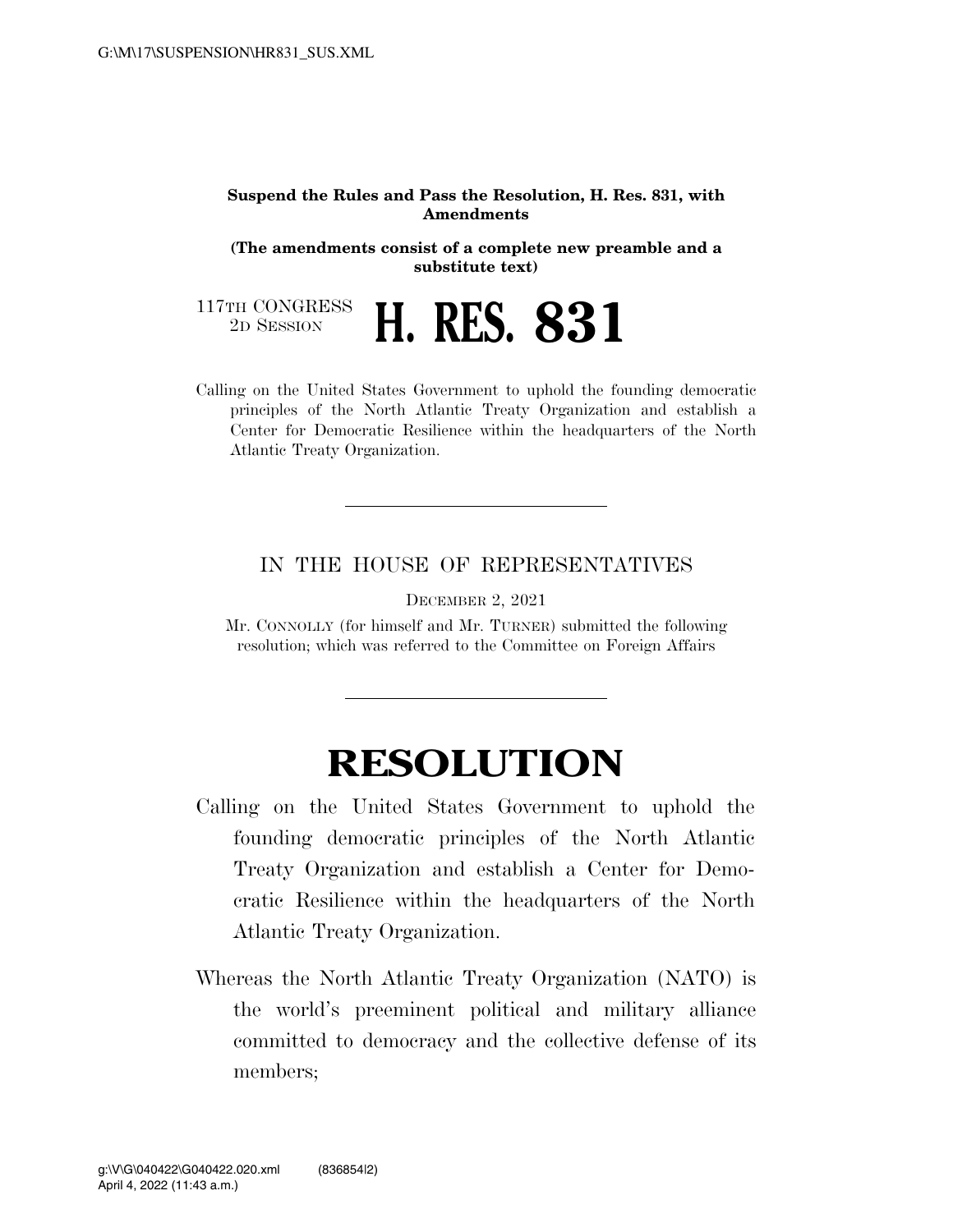- Whereas the preamble of NATO's founding North Atlantic Treaty, signed in Washington, DC, on April 4, 1949, declares the alliance is ''founded on the principles of democracy, individual liberty, and the rule of law'';
- Whereas democracies across the alliance face external threats from authoritarian regimes such as Russia and China and internal threats from proponents of illiberalism;
- Whereas Russia launched a full-scale invasion of sovereign and democratic Ukraine on February 24, 2022, placing it on the frontlines in the contest between democratic values and autocracy;
- Whereas in his address to Congress, President Zelensky remarked ''Right now, the destiny of our country is being decided. The destiny of our people, whether Ukrainians will be free, whether they will be able to preserve their democracy.'';
- Whereas Vladimir Putin's unprovoked full-scale invasion of Ukraine has united the NATO alliance;
- Whereas there is a broad agreement within the alliance of the need to strengthen the democracies of NATO members, partners, and aspirant countries;
- Whereas, in April 2020, NATO Secretary General Jens Stoltenberg appointed an independent Reflection Group tasked with supporting a forward-looking reflection process meant to strengthen the political dimension of the alliance;
- Whereas the Reflection Group's report, ''NATO 2030: United for a New Era'', included analyses and recommendations for the alliance to address '' 'democratic recession,' the global erosion of democratic norms, and the rise of authoritarianism'', including—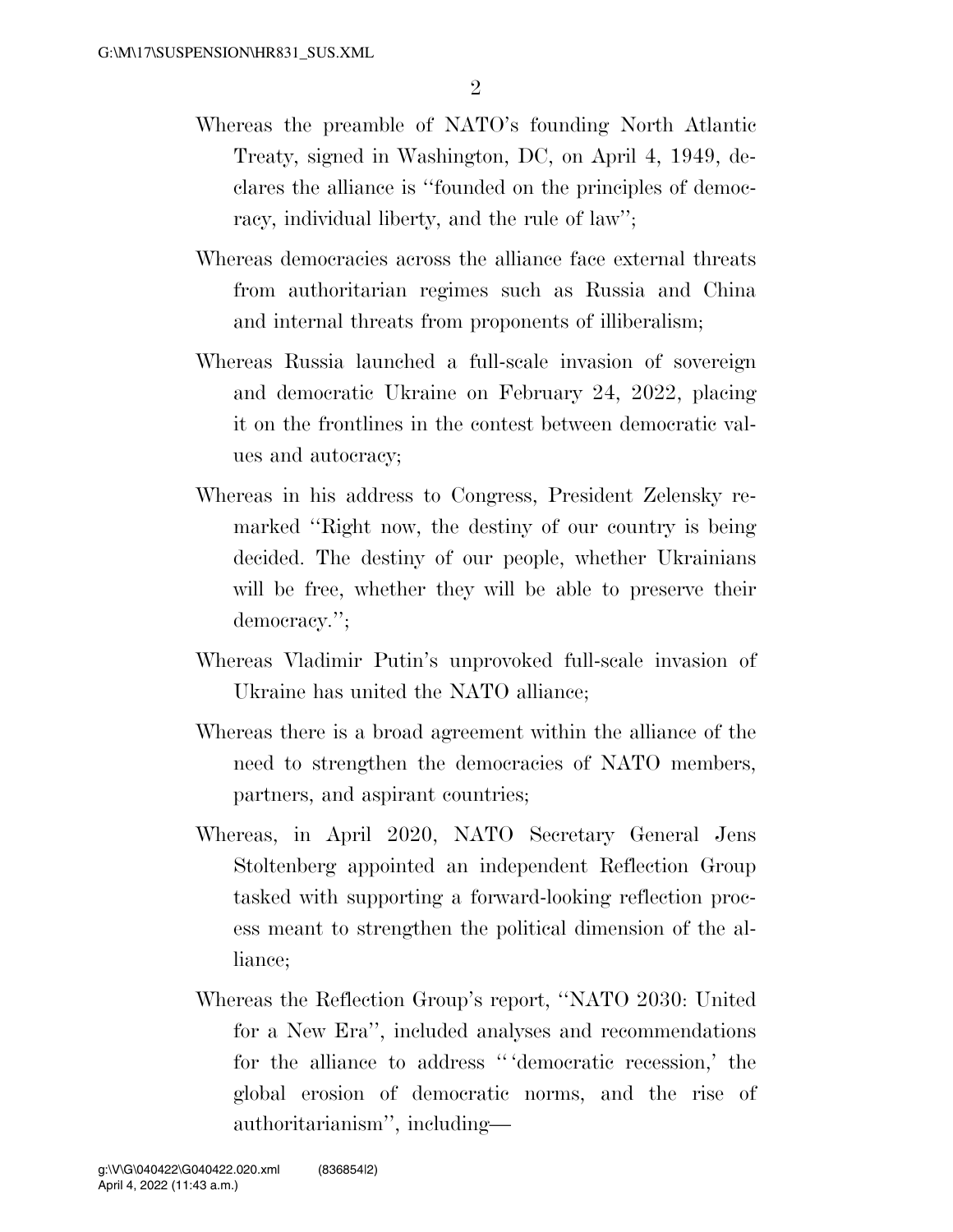(1) ''A shared democratic identity is what distinguishes the Alliance from the principal threats and challenges it faces.'';

(2) ''NATO should reassert its core identity as an Alliance rooted in the principles of democracy.'';

(3) ''Any commitment to strengthening NATO's political cohesion therefore has to be orientated toward those shared values and ideals, grounded in democracy, rule of law and individual liberty.''; and

(4) recommending the establishment of a Center of Excellence for Democratic Resilience in order to strengthen NATO democracies against external threats;

Whereas the Brussels Summit Communiqué issued by the Heads of State and Government participating in the meeting of the North Atlantic Council in Brussels on June 14, 2021, stated—

(1) ''NATO is the strongest and most successful Alliance in history. It guarantees the security of our territory and our one billion citizens, our freedom, and the values we share, including individual liberty, human rights, democracy, and the rule of law.'';

(2) ''State and non-state actors challenge the rulesbased international order and seek to undermine democracy across the globe.''; and

(3) ''We reaffirm the Alliance's shared democratic principles as well as our commitment to the spirit and the letter of the North Atlantic Treaty.'';

- Whereas in Brussels the Allies also committed to updating NATO's Strategic Concept;
- Whereas NATO Secretary General Jens Stoltenberg has reiterated that one of the primary purposes of updating the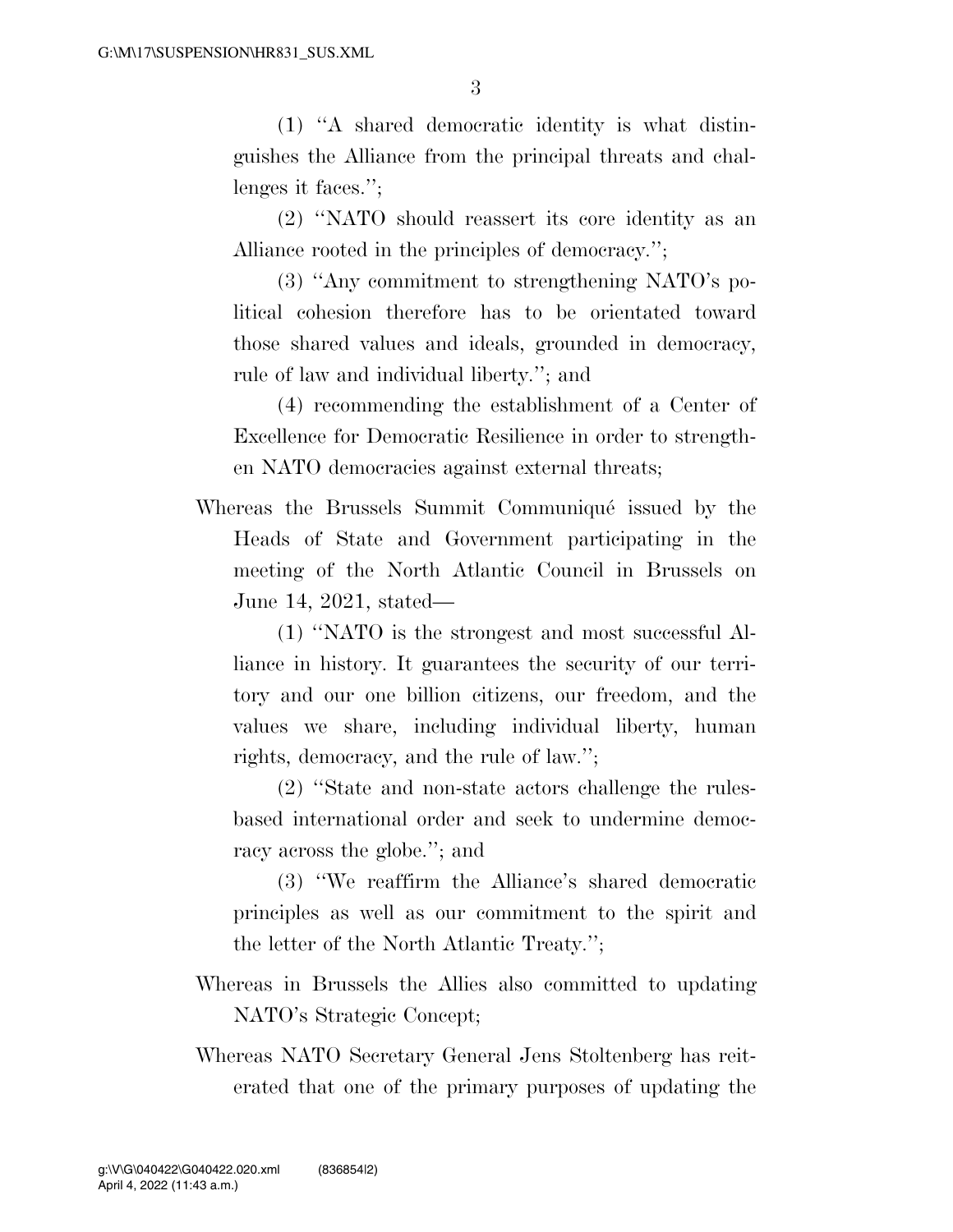Strategic Concept must be a recommitment to the founding values of the alliance;

- Whereas the NATO Parliamentary Assembly supports a new Strategic Concept that reaffirms that the support and strengthening of democratic institutions is foundational to the collective security of Allies;
- Whereas Russia's full-scale invasion of sovereign and democratic Ukraine underscores the importance of placing shared democratic values at the heart of NATO's Strategic Concept; and
- Whereas the NATO Parliamentary Assembly has endorsed and advanced a proposal to establish a NATO Center for Democratic Resilience within NATO headquarters for the purposes of monitoring and identifying challenges to democracy, human rights, and the rule of law and facilitating democracy and governance assistance to member, partner, and aspirant states, when requested: Now, therefore, be it
	- 1 *Resolved,* That the House of Representatives—
	- 2 (1) reaffirms its unequivocal support for the 3 North Atlantic Treaty Organization (NATO) as an 4 alliance founded on democratic principles;
	- 5 (2) urges NATO to continue to provide unwav-6 ering support to the people of Ukraine as they fight 7 for their sovereignty, territorial integrity, and a 8 democratic future;
- 9 (3) calls on the President to use the voice and 10 vote of the United States to adopt a new Strategic 11 Concept for NATO that is clear about its support